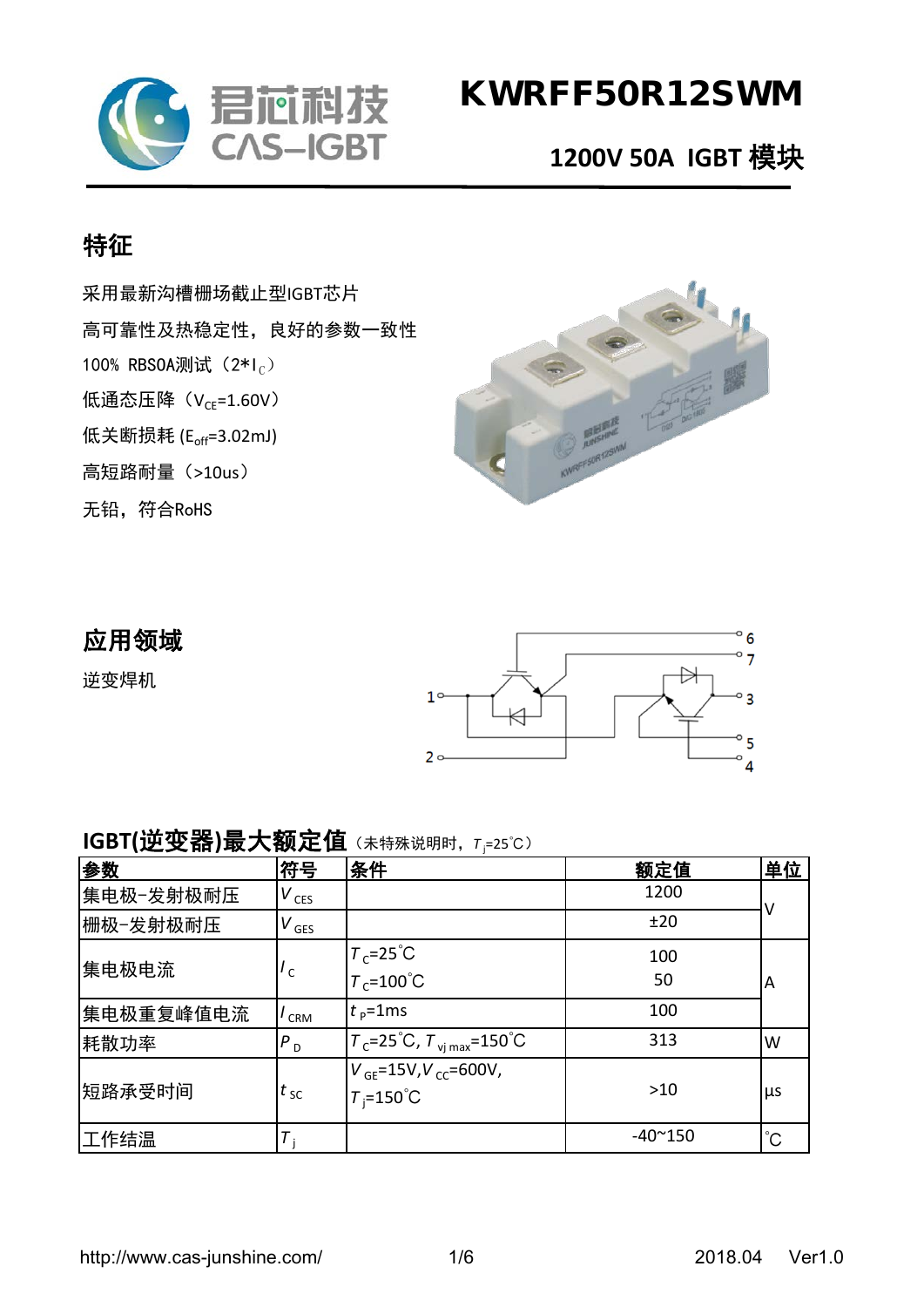

#### **IGBT(**逆变器**)**电学特性(未特殊说明时,*<sup>T</sup>* <sup>j</sup> =25℃)

| 参数              | 符号                             | 测试条件                                      |      | 最小值  典型值  最大值  单位 |                |     |
|-----------------|--------------------------------|-------------------------------------------|------|-------------------|----------------|-----|
| 静态特性            |                                |                                           |      |                   |                |     |
| 集电极-发射极击穿<br>电压 | $V_{(BR)CES}$                  | $V_{GE}$ =0V, $I_{C}$ =2mA                | 1200 |                   |                |     |
|                 |                                | $V_{GF}$ =15V, $I_C$ =50A                 |      |                   |                |     |
| 导通压降            | $V_{CE(sat)}$                  | $T_i = 25^{\circ}C$                       |      | 1.60              |                | V   |
|                 |                                | $T_i = 150^{\circ}$ C                     |      | 1.93              |                |     |
| 阈值电压            | $V_{GE(th)}$                   | $1_{c}$ =2mA, $V_{CE}$ = $V_{GE}$         |      | 6.1               |                |     |
| 集电极-发射极漏电流      | $I_{\text{CES}}$               | $V_{CF} = 1200V, V_{GE} = 0V$             |      |                   | $\overline{2}$ | mA  |
| 栅极-发射极漏电流       | l <sub>GES</sub>               | $V_{CE} = 0V, V_{GE} = 20V$               |      |                   | 400            | nA  |
| 输入电容            | $C_{\,\mathrm{iss}}$           | $V_{CF} = 25V$                            |      | 5731              |                |     |
| 输出电容            | $C_{\text{oss}}$               | $V_{GF} = 0V$                             |      | 318               |                | pF  |
| 反馈电容            | $C_{\text{rss}}$               | $f = 1$ MHz                               |      | 171               |                |     |
| 栅电荷             | $Q_{G}$                        | $V_{cc}$ =600V, $I_c$ =50A, $V_{GE}$ =15V |      | tbd               |                | nC  |
| 开关特性 (感性负载)     |                                |                                           |      |                   |                |     |
| 开通延迟时间          | $t_{\text{d}(on)}$             | $T_i = 25^{\circ}C$                       |      | 62                |                |     |
| 上升时间            | $t_{r}$                        | $V_{cc}$ =600V                            |      | 264               |                |     |
| 关断延迟时间          | $t_{d(off)}$                   | $I_c = 50A$                               |      | 308               |                | ns  |
| 下降时间            | $t_{\rm f}$                    | $V$ <sub>GE</sub> = $\pm$ 15V             |      | 53                |                |     |
| 开通损耗            | $E_{on}$                       | $R_{G} = 15\Omega$                        |      | 9.83              | L,             |     |
| 关断损耗            | $E_{\mathsf{\,off}}$           |                                           |      | 3.02              | $\overline{a}$ | mJ  |
| 开关损耗            | $E_{\text{ts}}$                |                                           |      | 12.8              |                |     |
| 开通延迟时间          | $t_{\text{d}(on)}$             | $T_i = 150^{\circ}$ C                     |      | 38                |                |     |
| 上升时间            | $t_{r}$                        | $V_{\text{CC}}$ =600V                     |      | 372               |                |     |
| 关断延迟时间          | $t_{\mathsf{d}(\mathsf{off})}$ | $I_c = 50A$                               |      | 385               |                | ns  |
| 下降时间            | $t_{\rm f}$                    | $V$ <sub>GE</sub> = $\pm$ 15V             |      | 142               |                |     |
| 开通损耗            | $E_{\text{on}}$                | $R_{G} = 15\Omega$                        |      | 11.1              |                |     |
| 关断损耗            | $E_{\mathsf{\,off}}$           |                                           |      | 4.3               |                | mJ  |
| 开关损耗            | $E_{\text{ts}}$                |                                           |      | 15.4              |                |     |
|                 |                                | $V_{GE}$ =15V, $V_{CC}$ =600V,            |      |                   |                |     |
| 集电极短路电流         | $I_{\rm SC}$                   | $T_i$ =150°C, $t_p$ ≤10µs                 |      | 265               |                | A   |
| 壳到结的热阻          | $R_{\text{thJC}}$              | 每个IGBT                                    |      |                   | 0.4            | K/W |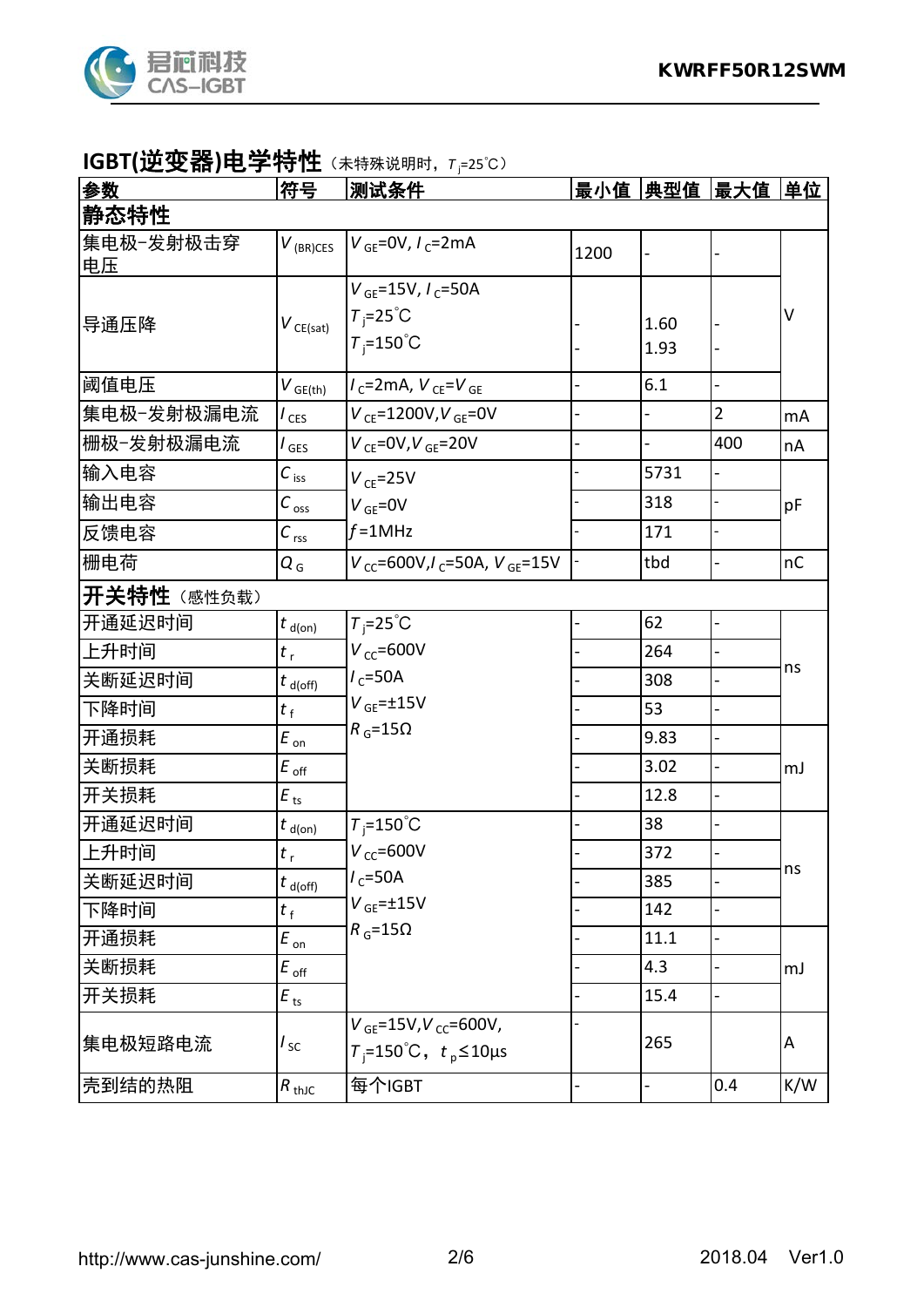

#### 二极管(逆变器)最大额定值 (未特殊说明时, Tյ=25℃)

| 参数       | 符号         | 条件                                                    | 额定值             | 单位          |
|----------|------------|-------------------------------------------------------|-----------------|-------------|
| 反向重复峰值电压 | v<br>RRM   |                                                       | 1200            |             |
| 连续正向直流电流 |            | $T_c$ =25 <sup>°</sup> C<br>$T_c$ =100 <sup>°</sup> C | 80<br>40        | A           |
| 正向重复峰值电流 | <b>FRM</b> | $t_{\rm p}$ =1ms                                      | 80              |             |
| 工作结温     |            |                                                       | $-40^{\sim}150$ | $^{\circ}C$ |

#### 二极管(逆变器)电学特性 (未特殊说明时, Tյ=25℃)

| 参数       | 符号                 | 测试条件                            | 最小值 | 典型值  | 最大值 | 单位      |
|----------|--------------------|---------------------------------|-----|------|-----|---------|
| 正向压降     | V <sub>F</sub>     | $I_F = 40A$ $T_i = 25^{\circ}C$ |     | 1.96 |     |         |
|          |                    | $T_i = 150^{\circ}C$            |     | 1.55 |     |         |
| 反向恢复时间   | $t_{\rm rr}$       | $T_i = 25^{\circ}C$             |     | 167  |     | ns      |
| 反向恢复电荷   | $Q_{rr}$           | $V_R = 600V, I_F = 40A$         |     | 1.94 |     | $\mu$ C |
| 反向恢复峰值电流 | rrm                | -di/dt=800A/us                  |     | 26.6 |     | ΙA      |
| 反向恢复时间   | $t_{\rm rr}$       | $T_i = 150^{\circ}$ C           |     | 390  |     | ns      |
| 反向恢复电荷   | $Q_{rr}$           | $V_R = 600V, I_F = 40A$         |     | 8    |     | $\mu$ C |
| 反向恢复峰值电流 | rrm                | -di/dt=800A/us                  |     | 39.2 |     | ΙA      |
| 壳到结的热阻   | $R_{\text{thJCD}}$ | 每个二极管                           |     |      | 1.0 | K/W     |

#### 模块

| 参数       | 符号              | 测试条件                     | 最小值   | 典型值  | 最大值 | 单位           |
|----------|-----------------|--------------------------|-------|------|-----|--------------|
| 绝缘测试电压   | $V_{ISOL}$      | = 50Hz, 1minute          | 2500  |      |     | v            |
| 最大结温     | vi max          |                          |       |      | 150 | $^{\circ}C$  |
| 工作结温     | T               |                          | -40   |      | 150 | $^{\circ}C$  |
| 外壳一散热器热阻 | $R_{\theta CS}$ | 每个模块                     |       | 0.03 |     | K/W          |
| 储存温度     | т<br>stg        |                          | $-40$ |      | 125 | $^{\circ}$ C |
| 模块安装扭距   | $\mathcal M$    | <b>Mounting Screw:M5</b> | 3.0   |      | 5.0 | $N \cdot m$  |
| 端子联结扭矩   | $\overline{M}$  | <b>Mounting Screw:M6</b> | 3.0   |      | 5.0 | $N \cdot m$  |
| 重量       | G               |                          |       | 170  |     | g            |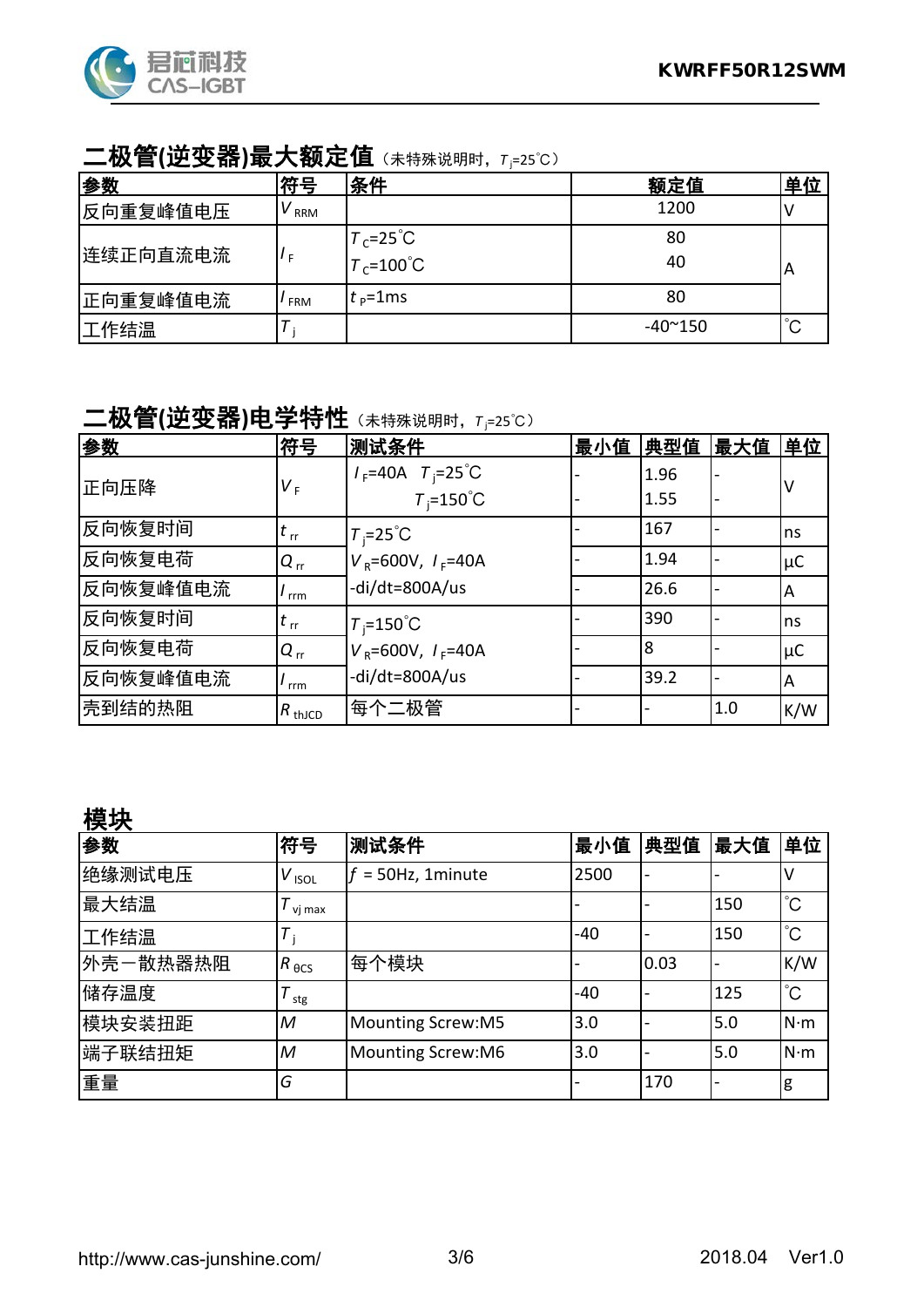

 $I_c = f$  (Vce)  $V_{GE} = 15$  V



**传输特性 IGBT, 逆变器 (典型) 开关损耗 IGBT, 逆变器 (典型) transfer characteristic IGBT,Inverter(typical) switching losses IGBT,Inverter (typical)**  $I_c = f (V_{GE}) V_{CE} = 20 V$   $E_{on} = f (I_c)$ ,  $E_{off} = f (I_c)$ 



输**出特性 IGBT, 逆**变**器 (典型) 输出特性 IGBT, 逆变器 (典型) output characteristic IGBT,Inverter (typical) output characteristic IGBT,Inverter (typical)**<br>  $I_c = f (V_{CE}) T_i = 150°C$ 



 $VGE = ±15 V$ ,  $RGon = 15 \Omega$ ,  $RGoff = 15 \Omega$ ,  $VCE = 600 V$ 

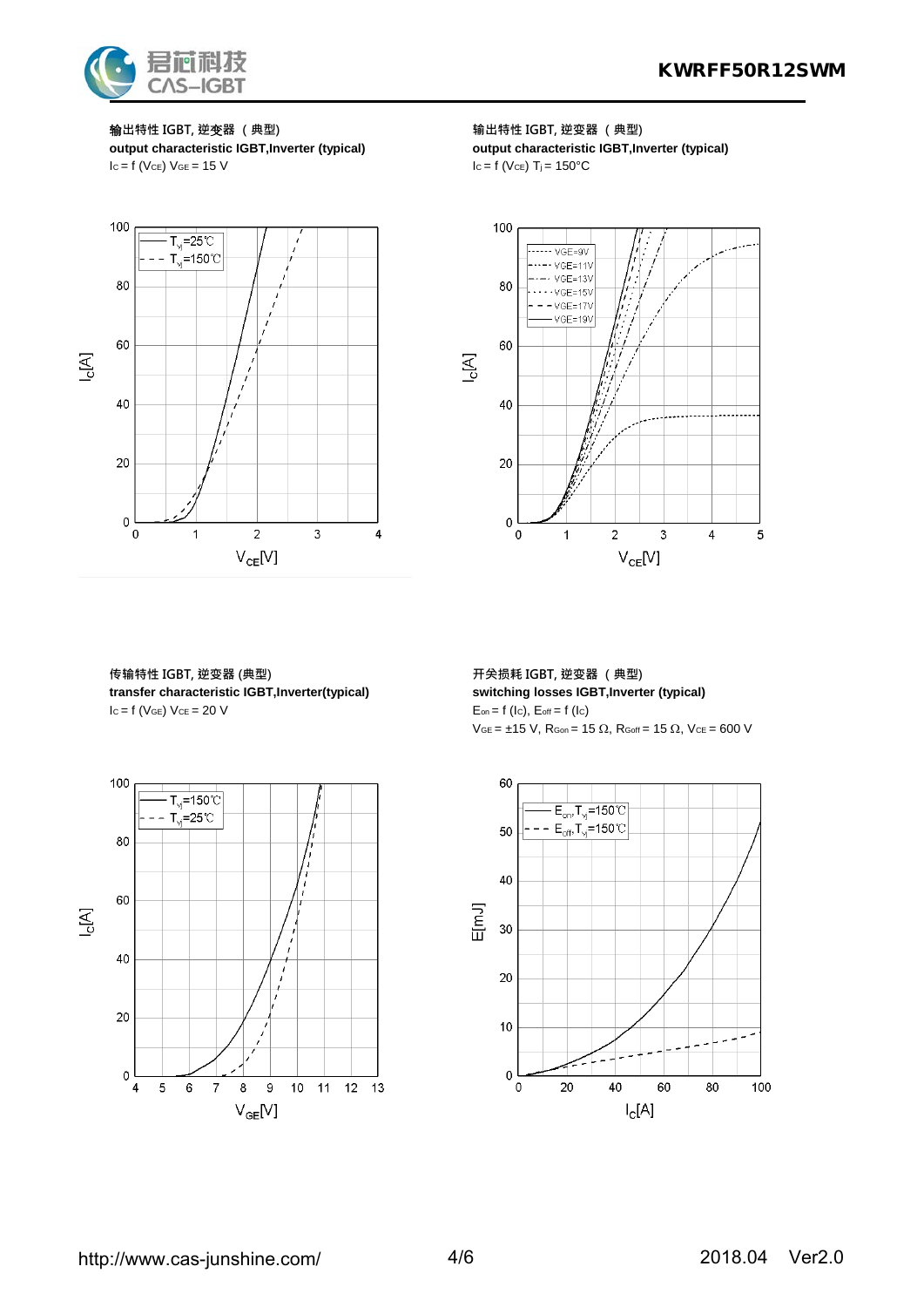

 $E_{on} = f(R_G)$ ,  $E_{off} = f(R_G)$  $VGE = \pm 15 \text{ V}, \text{ } 1c = 50 \text{ A}, \text{ } VCE = 600 \text{ V}$   $VGE = \pm 15 \text{ V}, \text{ } R_{Goff} = 15 \Omega, \text{ } T_j = 150^{\circ} \text{C}$ 

**开关损耗 IGBT, 逆变器 (典型) 反偏安全工作区 IGBT, 逆变器 (RBSOA) switching losses IGBT,Inverter (typical) reverse bias safe operating area IGBT,Inverter**<br>  $E_{on} = f(R_G)$ ,  $E_{off} = f(R_G)$ 



**正向偏压特性 二极管,逆变器(典型) forward characteristic of Diode, Inverter (typical)**  $I_F = f(V_F)$